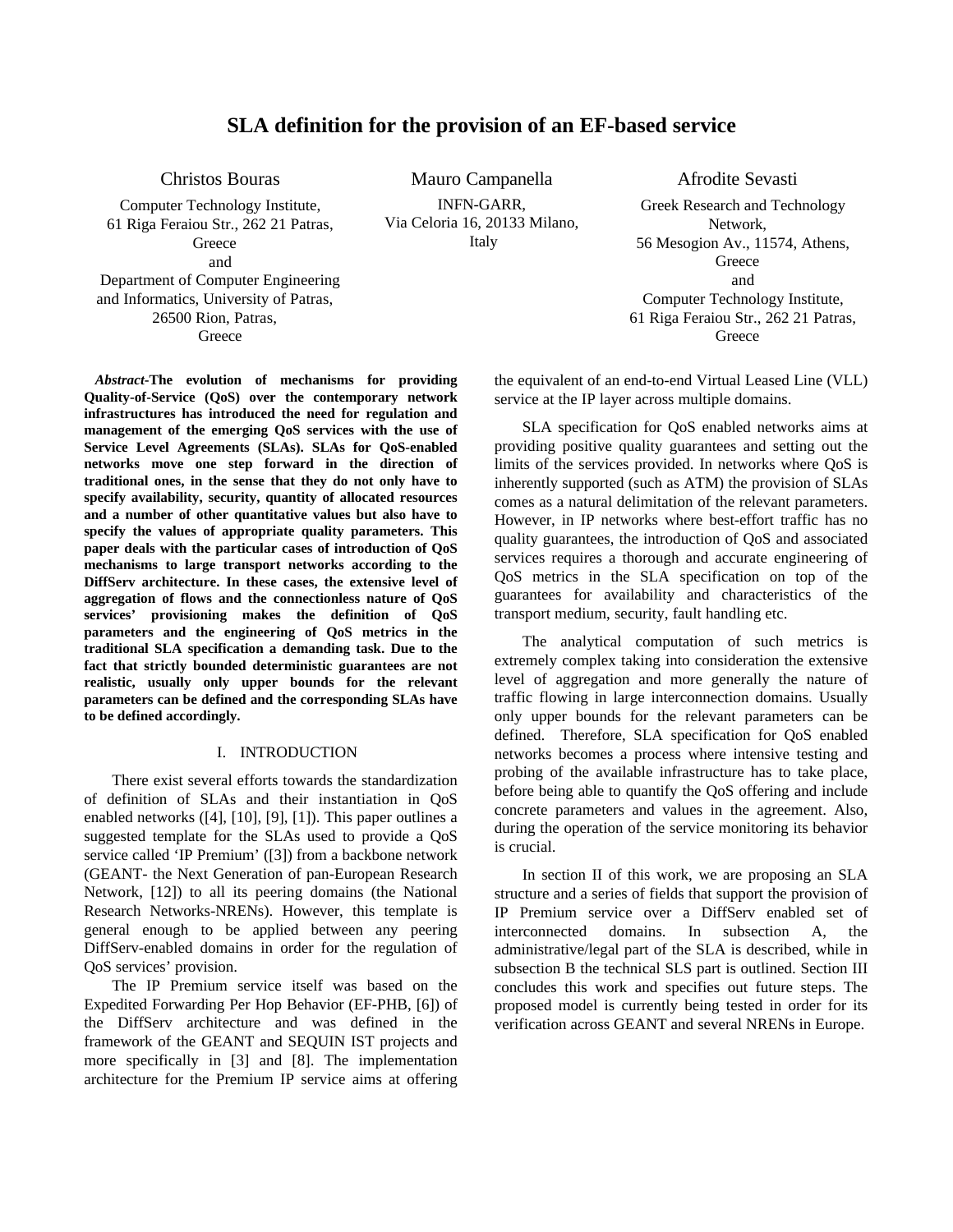#### II. SLA STRUCTURE

The 'IP Premium' SLA specification between GEANT and an NREN X is proposed to comprise of two parts:

The administrative/legal part

• The Service Level Specification (SLS) part, defining the set of parameters and their values, for the provision of IP Premium service to a traffic aggregate by a DiffServ domain.

After the definition of the SLA specification, several instantiations of it will have to be produced, one for each of the several peering AS couples involved in the GEANT-NRENs architecture. Next steps will be to define the mechanisms for SLA negotiation and, of course, for the establishment of end-to-end services based in the individual SLAs. Each instantiation of a SLS will comprise a so-called Service Level Object (SLO) and will contain the parameters and their values that describe the transport service a specified flow is to receive over the transport domain.

Bi-directional services will also be possible by the combination of two Service Level Objects that will be taken atomically when negotiating a service pertain to two flows, one at each direction. These SLOs will comprise a Transport Service, which will be part one SLA defined between the two AS, among which the bi-directional service is established. Fig. 1 displays an SLA template and two instantiations of it, bringing the aforementioned individual SLA components together. The SLA instantiation on the left is an example of a bi-directional SLA containing two uni-directional SLOs.

#### *A. The administrative/legal part of the SLA*

The administrative/legal part of the SLA is suggested to comprise of a number of fields that will define the procedures and framework for the provision of the service that the SLA is established for. Proposed fields are:

• Administrative and technical parties involved: This section should contain at least one administrative and one technical contact from each of the two sides participating in the SLA.

• Duration in time: This section should contain the period for which the SLA is valid. This period can differ from the period defined at the 'service schedule' field of the SLS part of the SLA, but the value of the 'service schedule' field has to be a period within the period defined at this section of the SLA. The 'service schedule' is a set of time periods for which the service is active, while the SLA duration is a time period for which the SLA for the service's provision is valid.



Fig. 1. SLA template, SLA instantiations, SLS and SLOs

• Availability guarantees: This section should define the calculation of the service's availability figures and how these will be derived (e.g. from the trouble ticketing system). The section should also provide a service availability ratio according to the SLA's duration in time in comparison, an Unavailable Time Limit (UTL) and formulas for the calculation of compensation for unavailability

• Monitoring: This section should specify how and when (constantly vs. periodically) will the SLA be monitored. It should specify the points of network topology where monitoring equipment is installed or where measurements are retrieved from. It should also specify the SLS metrics that will be visible to the client and how the client will have access to this monitoring data.

• Response times: This section concerns the overall response times guaranteed by the provider in cases of client requests for adjustment of the SLA (and/or SLS) and for necessary configuration of the relevant devices

• Fault handling-trouble ticket: This section should specify the actions taken by the provider when faults concerning the delivery of the service defined in the SLS occur and the reaction times.

• Quality and performance of support and helpdesk: This section should thoroughly specify the contracted service's support infrastructure.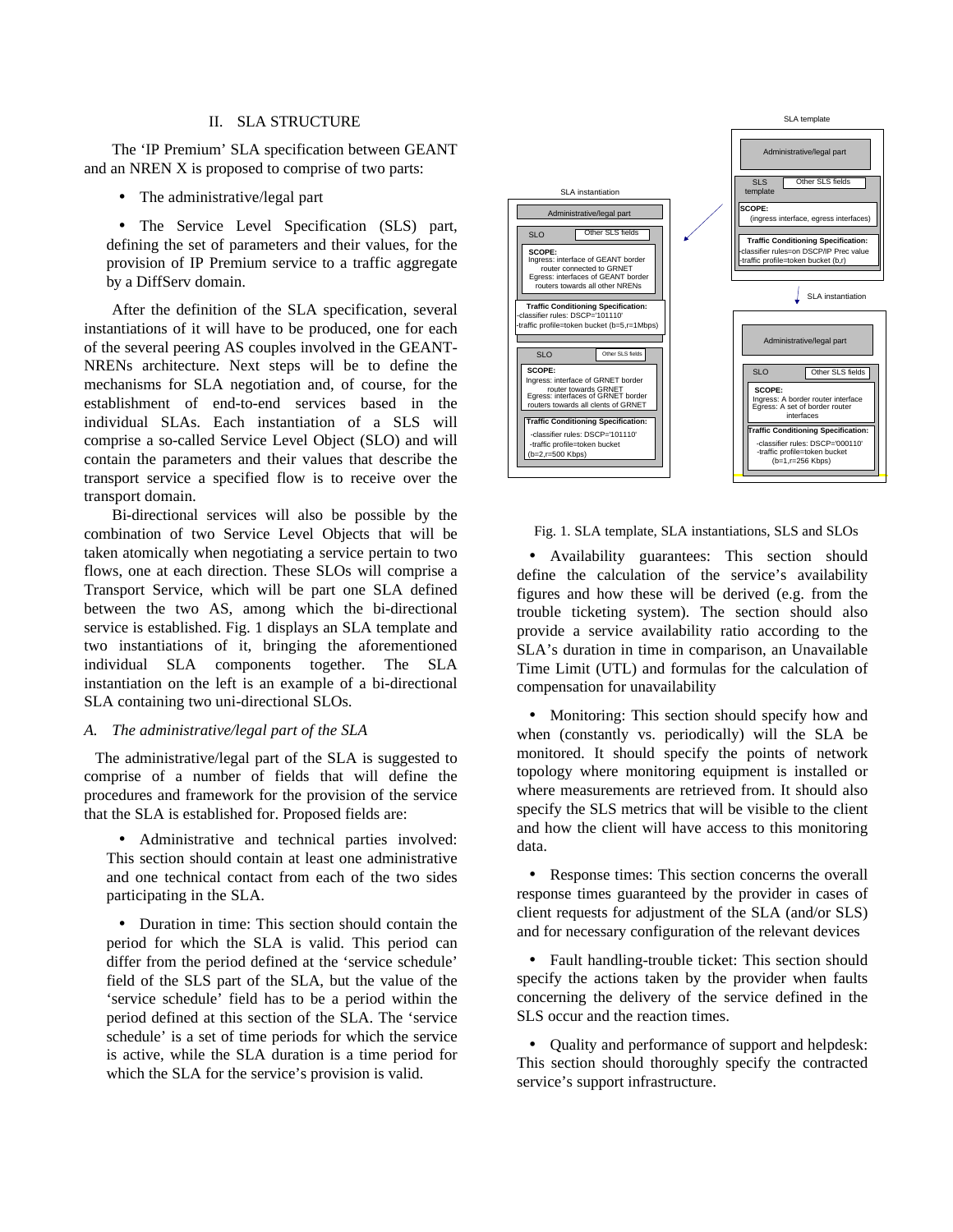• Pricing of the contracted service: Pricing of the service provided is a crucial part of a SLA between a client and a provider of network services. In order for a differentiated services pricing scheme that will efficiently reflect the service value and will maximize or meet several criteria (client revenue, efficient resource allocation, accepted service requests etc.) a very thorough and interdependent with the SLA monitoring and accounting infrastructure has to be used.

• Description of the service: A general description of the provided service, describing qualitatively its characteristics (in terms of e.g. delay, packet loss, throughput) and operation has to be provided here.

### *B. The SLS part*

The proposed SLA template applies directly to the case where a transport domain establishes agreements for the provision of connectivity services with its customers in a uni-directional manner. Based on this assumption, the SLS part of the SLA is proposed to contain the following fields:

*(i) Scope:* The scope field should define the topological region to which the IP Premium service defined at the SLS will be provided. This field, according to [11], must specify where packets conforming to the SLS are entering and exiting a DiffServ domain. The recommended field is:

### *(ingress interface of upstream domain, set of ingress interfaces of downstream domains)*

where the 'ingress interface of upstream domain' will specify the interface of a GEANT border router to which NREN X is connected and the 'set of ingress interfaces of downstream domains' will specify the set of ingress interfaces where packets injected to the GEANT from X can enter other customers.

*(ii) Flow description:* The flow description field will indicate for which IP packets the QoS guarantees of the specific SLS is to be enforced or in other words, which packets will receive the PHB treatment resulting in the QoS guarantees of the SLS. The flow descriptor is suggested to be the DSCP (Differentiated Services CodePoint) or IP Precedence value for the provision of the IP Premium service to aggregates injected by NRENs to GEANT. The DSCP or IP precedence value can uniquely identify the packets to receive IP Premium treatment among all packets injected from the NREN to GEANT, provided that the packets have already been through control admission in the NREN. However, additional information, already present in the packets or derived from the network topology, can optionally be included in the flow description field.

The IP Premium definition under consideration supports aggregation policing according to the packet's destination NREN domain, and therefore classification of IP Premium packets must be extended to further granularity among different policers. Thus, the destination NRENs' identities are recommended as part of the flow identification field, which becomes:

### *(QoS tag attribute,[source attribute], [destination attribute])*

The source attribute is a unique value representing NREN X and the destination attribute is a set of values representing destination NRENs. The 'QoS tag attribute' is strongly recommended to be a global DSCP for all SLSs between GEANT and attached NRENs.

As pointed out in [11], the IP routing scheme MAY put restrictions on combining scope and flow description within an SLS. It might not be possible for a flow described by the flow description field to be serviced within the scope defined in the scope field e.g. traffic from NREN a to NREN b is routed via some specific egress interfaces of GEANT that must be included in the scope otherwise support of IP Premium traffic between the two NRENs will not be possible.

*(iii) Performance guarantees:* The performance guarantees field depicts the guarantees that the network offers to the customer for the packet stream described by the flow descriptor over the topological extent given by the scope value. In the case of SLS between an NREN and GEANT, this field provides seamless quality guarantees for the aggregate IP Premium flow injected from the NREN to GEANT.

The suggested performance parameters for in-profile traffic in the case of IP Premium and their respective values in the case of GEANT (see [13] for more details) are:

• One-way delay: It is suggested to be guaranteed as the maximum packet transfer delay between the scopedefined points measured. Indicative values are (26,.., 40) ms. The distance delay can be roughly computed using a signal speed of about 7 us/Km. A quintile could also be optionally defined to specify the delay guarantee in 99% of the cases, since users might find the worst-case figure misleading.

• IPDV: It is suggested to be guaranteed as the maximum packet transfer delay variation measured between the scope-defined points. Indicative values are equal or less than 2.351ms. Again a quintile is also defined to specify the IPDV guarantee in the majority (95%) of cases.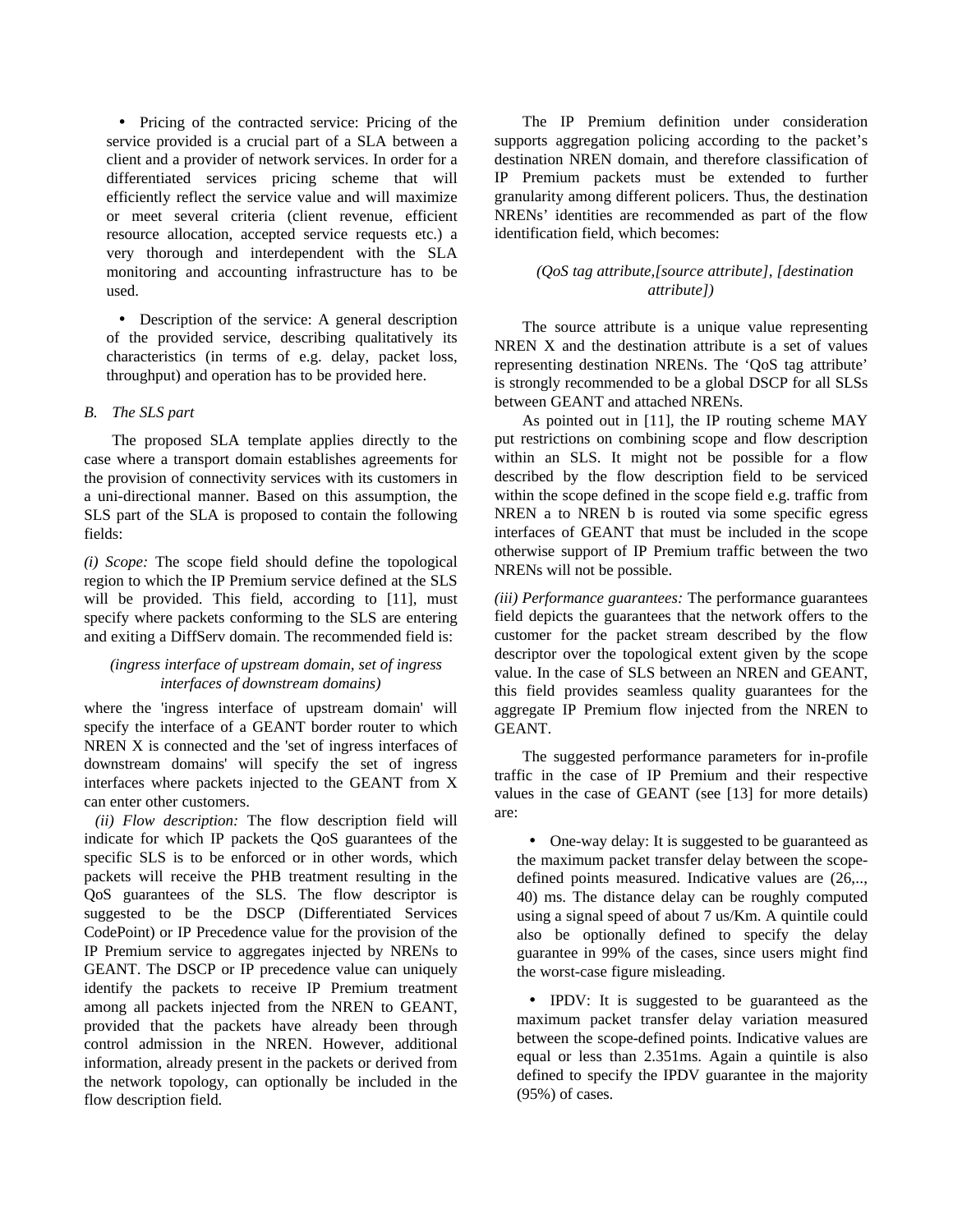• One-way packet loss: It is suggested to be guaranteed as the ratio of lost in-profile packets between the scope endpoints and the injected in-profile packets at the ingress defined by the scope field. Indicative value is  $10<sup>0</sup> - 4$  for 95% of the cases. It is suggested that the appropriate numbers will be based on the actual contracted values for the transmission lines and modified (increased) to take into account the service-induced figures.

• Capacity: It is defined as the rate measured at the set of egress points (defined by the scope field) of all packets identified by the flow descriptor. A suggested value for the IP Premium aggregate is 5% of ingress capacity. For the NREN-GEANT SLS it is suggested that this capacity is distributed to a guaranteed throughput vector of values corresponding to traffic from the NREN under consideration towards all other NRENs. The value of each vector item is the throughput guaranteed by the SLS for traffic originating at the NREN under consideration and terminating at a different NREN each time, through the interconnecting network. Each one of these values is used to calculate the rate parameter of each macroaggregate policer at the ingress interface (see next SLS field).

• MTU (Maximum Transmission Unit): It is the largest physical packet size in bytes that the SLS guarantees to be transmitted without being fragmented. The suggested value for a WAN is 4470 bytes.

*(iv) Traffic Envelope and Traffic Conformance:* The traffic envelope is a set of traffic conformance (TC) parameters describing how the stream of traffic from NREN X towards GEANT should look like in order to get the guarantees indicated by the performance parameters of the SLS. The traffic conformance algorithm itself is part of the SLS, describes how is traffic examined against the targeted/contracted behavior and has as its input the traffic conformance parameters. It is possible to have either a binary-based or a multi-level based TC algorithm, but in the case of IP Premium, a binary-based algorithm identifying packets as either 'in-profile' or 'out-of-profile' is appropriate.

The IP Premium service aims at offering the equivalent of an end-to-end virtual leased line at the IP layer. Therefore, the conformance parameters are conformance to a shape and a limit of throughput/capacity. The traffic conformance algorithm adopted is that of token bucket with b as the depth and r as the capacity parameters.

Within the SLS framework, the following specification for the traffic envelope and conformance field is proposed:

- Conformance parameters  $= (b, r)$
- Conformance algorithm  $=$  the *(b, r)* token bucket

In the particular case considered here, that is SLSs between an NREN and GEANT, the following values are suggested:

## *b = f(number of router interfaces on the same router that are part of the service, distance from the source )*  $r = \{1.2 \dots 1.5\} * r_c$

where  $r_c$  is the contracted capacity as defined in the 'Performance guarantees' field of the SLS.

However, as it has already been mentioned, policing of traffic in an NREN-GEANT SLS is not performed uniformly to the IP Premium flow aggregate injected by NREN X to the GEANT ingress. Instead, the entire flow aggregate is divided into several macro-flow aggregates according to the NREN the packets are heading towards and each macro-flow is policed by a different policer obeying to the conformance parameters and algorithm already specified, but with a different  $r_c$  value. Actually the  $r_c$  of each individual policer is derived from the throughput vector defined at the 'Performance guarantees' field of the SLS.

The suggested policing is thus for the macro-flow of each (NREN X, egress NREN) pair using a capacity value between 1.2 and 2 times larger than the contracted value between them and a token bucket with depth of at least 5 packets or more. Experimental evidence ([13]) has demonstrated that such a configuration results in minimum packet loss for IP Premium traffic.

*(v) Excess treatment:* This attribute specifies how excess traffic (or out-of-profile traffic, according to the profile described by the traffic envelope and traffic conformance field) is treated. For the purposes of IP Premium dropping of out-of-profile packets is suggested.

*(vi) Service schedule:* This field indicates the start time and end time of the period for which the service is provided. It is suggested to be of month range, either a single month or a group of sequential months.

*(vii) Reliability:* Reliability should define:

• allowed mean downtime per year (MDT)

• maximum allowed time to repair (TTR) in case of breakdown